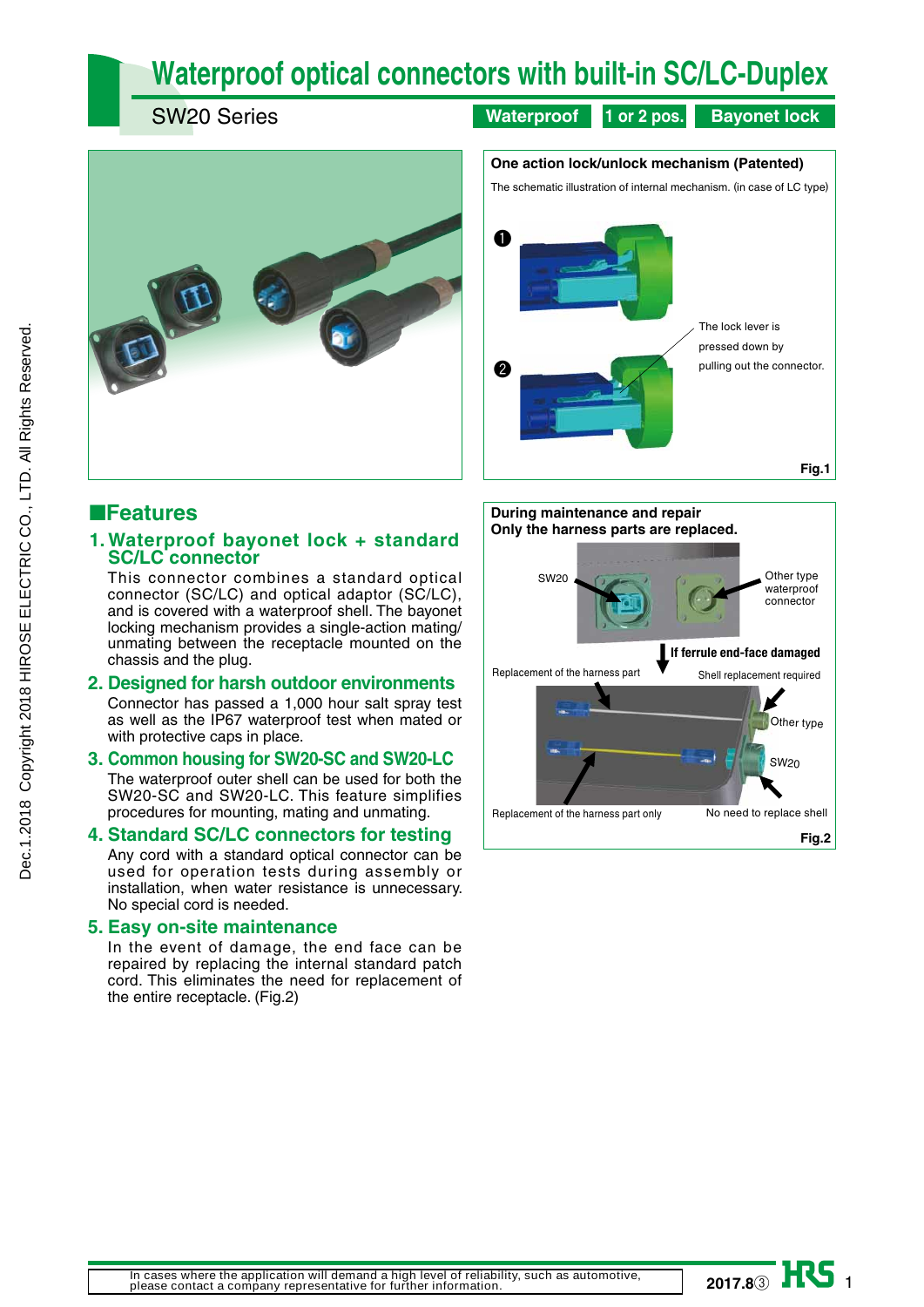| Ratings                                      |                                               | Operating temperature range                                                                                                    |                                                       | $-40^{\circ}$ C to $+85^{\circ}$ C                                                                                  | Storage temperature range |                                                                  | $-25^{\circ}$ C to $+70^{\circ}$ C (AT PACKING) |
|----------------------------------------------|-----------------------------------------------|--------------------------------------------------------------------------------------------------------------------------------|-------------------------------------------------------|---------------------------------------------------------------------------------------------------------------------|---------------------------|------------------------------------------------------------------|-------------------------------------------------|
|                                              |                                               | Item                                                                                                                           |                                                       | <b>Test method</b>                                                                                                  |                           | Requirements                                                     |                                                 |
| Optical                                      |                                               | Insertion loss                                                                                                                 | Wavelength 1310nm (LD)                                |                                                                                                                     |                           | 1310nm: 0.4dB max.,                                              |                                                 |
| characteristics                              |                                               |                                                                                                                                | Wavelength 1550nm (LD)                                |                                                                                                                     |                           | 1550nm: 0.5dB max.                                               | 40dB min. (SM), 22dB min. (GI)                  |
| Return loss<br>Tensile strength(axial)       |                                               | Wavelength 1310nm (LD)<br>A tensile force to cable axially for 1 minutes at<br>200N.                                           |                                                       | Insertion loss range : $\leq$ 0.3dB<br>No Looseness, breakage, cracks                                               |                           |                                                                  |                                                 |
|                                              | Durability                                    | (mating/un-mating)                                                                                                             | 200 times                                             |                                                                                                                     |                           |                                                                  |                                                 |
| Mechanical<br>characteristics<br>Vibration   |                                               | Frequency: 10 to 55Hz, single amplitude of<br>0.75mm, acceleration of 98.1m/s <sup>2</sup> , 2 hours in<br>each of the 3 axis. |                                                       | 1) Insertion loss fluctuation after test:<br>$0.3$ d $B$ max.<br>2) No visible damage or components<br>dislocation. |                           |                                                                  |                                                 |
| Shock                                        |                                               | Acceleration of 981m/s <sup>2</sup> , 6ms duration, half sine<br>shock pulse, 10 cycles in each of the 3 axis.                 |                                                       |                                                                                                                     |                           |                                                                  |                                                 |
|                                              | Humidity<br>(Temperature/<br>humidity-cycles) |                                                                                                                                |                                                       | -10°C to +65°C, humidity : 90% to 100%<br>168 hours. (12H/cyclex14cycle)<br>(Telcordia GR3120-CORE)                 |                           | 1) Insertion loss fluctuation after test:                        |                                                 |
|                                              | Temperature cycle                             |                                                                                                                                |                                                       | $-40^{\circ}$ C to $+75^{\circ}$ C, 42 cycles, 168 hours.<br>(8H/cyclex42cycle) (Telcordia GR326-CORE)              |                           | 0.3dB max.<br>2) No visible damage or components<br>dislocation. |                                                 |
| Environmental<br>Dry heat<br>characteristics |                                               | 240 hours at $+85^\circ$ C                                                                                                     |                                                       |                                                                                                                     |                           |                                                                  |                                                 |
| Cold                                         |                                               | 240 hours at $-40^{\circ}$ C                                                                                                   |                                                       |                                                                                                                     |                           |                                                                  |                                                 |
|                                              | Salt mist                                     |                                                                                                                                | Salt mist : 5% and temperature 35°C or<br>1000 hours. |                                                                                                                     |                           |                                                                  | No heavy corrosion ruin the function.           |
| Water resistance<br>(mating)                 |                                               | with air pressure 4.9kPa.                                                                                                      | Put the product under water for 1min,                 |                                                                                                                     | No air leakage.           |                                                                  |                                                 |

## ■**Product Specifications**

## ■**Materials / Finish**

| Part                      | Plug                                |               | Receptacle                  |                |  |
|---------------------------|-------------------------------------|---------------|-----------------------------|----------------|--|
|                           | Material<br>Finish/Remarks          |               | Material                    | Finish/Remarks |  |
| Housing                   | Zinc alloy die casting              | Chrome plated | Zinc alloy                  |                |  |
|                           | Synthetic resin                     | $UL94V-0$     |                             | Chrome plated  |  |
| Oring/gasket              | Synthetic rubber                    |               | Synthetic rubber            |                |  |
| SC/LC                     | Depend on each connector.           |               | Depend on each adapter.     |                |  |
|                           | (Synthetic resin, Zirconia, spring) |               | (Synthetic resin, Zirconia) |                |  |
| Spring                    | Steel wire                          |               |                             |                |  |
|                           | Phosphor bronze                     | Nickel plated |                             |                |  |
| Others<br>(Internal part) | Zinc alloy                          | Nickel plated |                             |                |  |
|                           | Stainless steel                     |               |                             |                |  |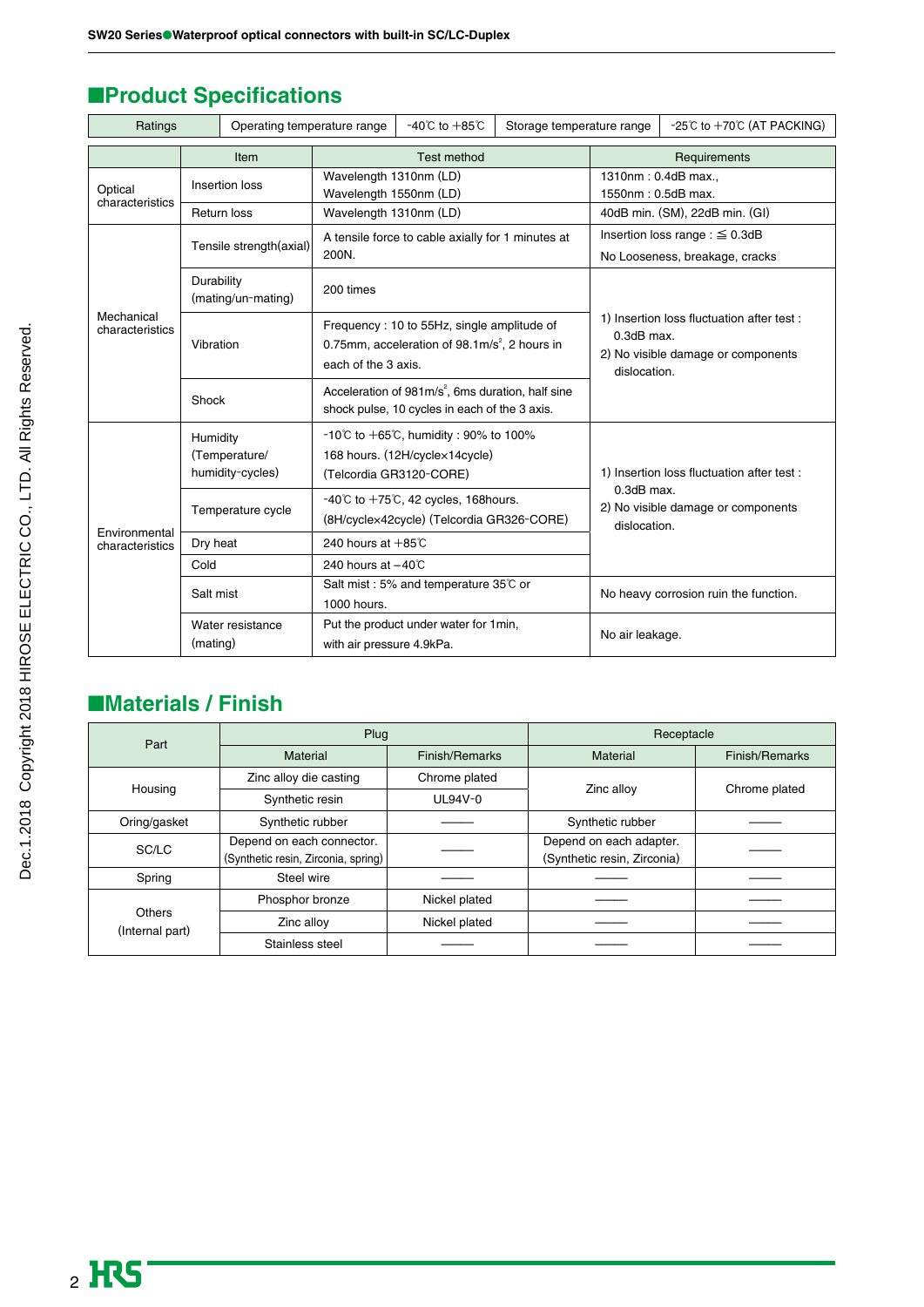### ■**Product Number Structure**

Refer to the chart below when determining the product specifications from the product number. Please select from the product numbers listed in this catalog when placing orders.

(1)Plug housing

| SW20 – SC P T75 –                  |    |    |                 |                 |     |                           |                                          |  |
|------------------------------------|----|----|-----------------|-----------------|-----|---------------------------|------------------------------------------|--|
|                                    | 21 | 3) | 4)              |                 | (5) |                           |                                          |  |
| Series name: SW20                  |    |    |                 |                 |     | <b>3</b> Plug housing : P |                                          |  |
| ● Connector type : SC…SW20-SC plug |    |    |                 |                 |     |                           | • Cable type T75 : $\phi$ 7 round cable. |  |
|                                    |    |    | LC…SW20-LC plug | <b>6</b> Suffix |     |                           |                                          |  |

Please contact us in case you need Plug kit only.

#### (2)Receptacle

| <b>SW20</b>                            | $SC R -$<br>$\sim$ $ \sim$ |          |                                   |
|----------------------------------------|----------------------------|----------|-----------------------------------|
|                                        | 3                          | 4        |                                   |
| Series name: SW20                      |                            |          | <b>C</b> Receptacle R: Receptacle |
| Connector type : SC…SW20-SC receptacle |                            | 4 Suffix |                                   |
|                                        | LC…SW20-LC recetacle       |          |                                   |

### (3)Receptacle cap



### (4)Adaptor

| <b>SW20</b><br>$\sim$ $ -$ | $LC A -$                            |                             |  |
|----------------------------|-------------------------------------|-----------------------------|--|
|                            |                                     |                             |  |
| Series name: SW20          |                                     | <b>3</b> Adaptor A: Adaptor |  |
|                            | Connector type : LC…SW20-LC adaptor | 4 Suffix                    |  |

**IPlug housing** Please contact us for applicable cables.

### ●**SC type**



|                   | 627.3         |           | (80.3)<br>볾       | 616 |
|-------------------|---------------|-----------|-------------------|-----|
| Part No.          | HRS No.       | SM, GI    | Ferulle dimension |     |
| SW20-SCPT75-2(22) | 717-5019-5 22 | <b>SM</b> | $\phi$ 0.1255     |     |
| SW20-SCPT75-2(23) | 717-5019-5 23 | Gl        | 60.126            |     |

#### ●**LC type**



|         |                                        | (76.9)                 |         |
|---------|----------------------------------------|------------------------|---------|
|         | က္<br>−<br>ഥ<br>427<br>ᠭ<br>$\epsilon$ | ā                      | o<br>Ð. |
| Part No | HRS No                                 | SM GI Ferule dimension |         |

| Part No.          | HRS No.       |    | <b>SM, GI</b> Ferulle dimension |
|-------------------|---------------|----|---------------------------------|
| SW20-LCPT75-3     | 717-5508-1 00 | SМ | 60.1255                         |
| SW20-LCPT75-3(21) | 717-5508-1 21 | GI | 60.126                          |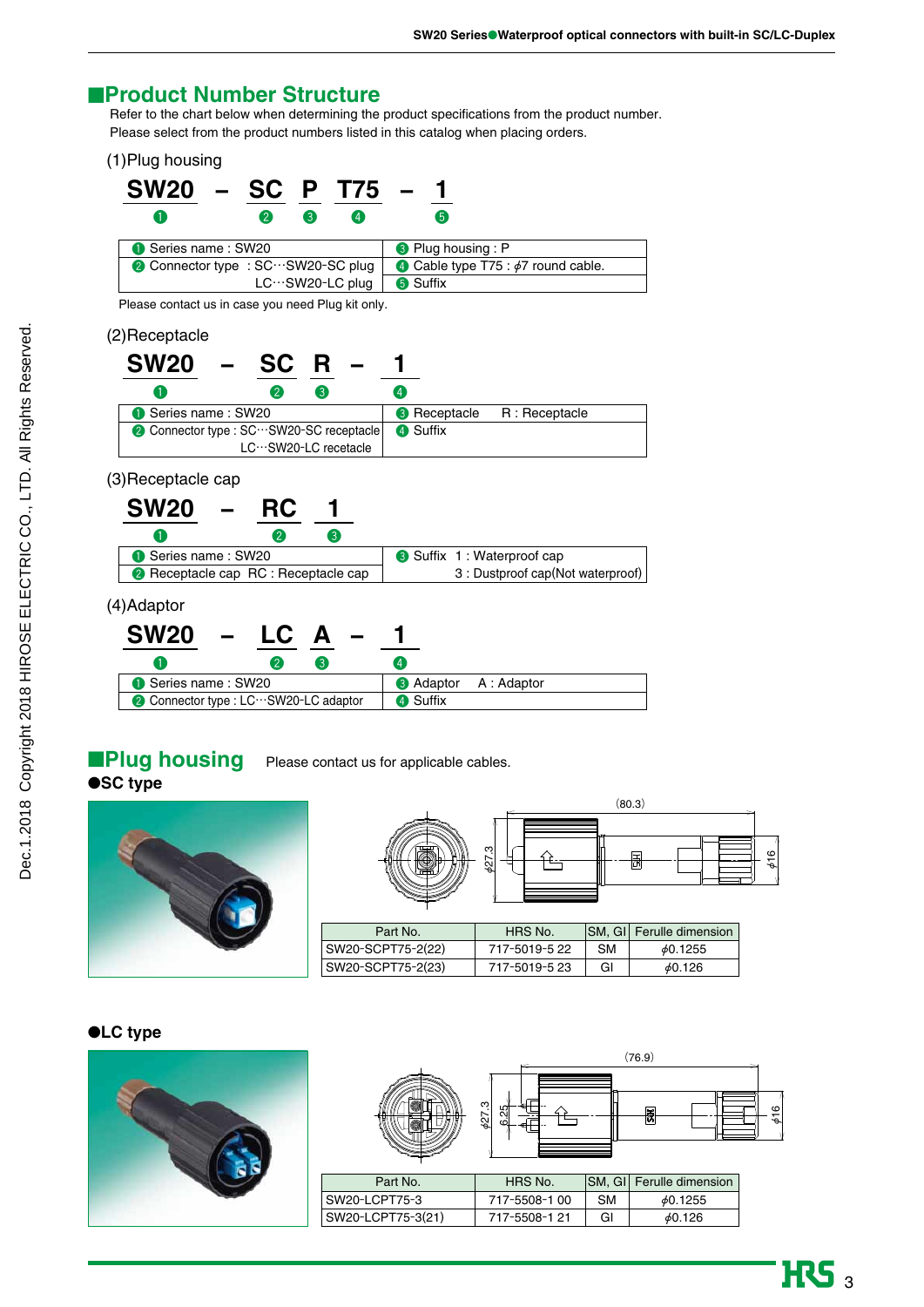

## ■**Receptacle Cap**

### ●**Waterproof type** ●**Dustproof type**



| Part No.     | HRS No.      | Packing style |
|--------------|--------------|---------------|
| SW20-RC1(01) | 717-5501-201 | 1 pcs/pack    |



| Part No. | HRS No.    | Packing style |
|----------|------------|---------------|
| SW20-RC3 | 717-5504-0 | 1 pcs/pack    |
|          |            |               |

#### Note: Without waterproof.

## ■**Adaptor**

### ●**LC type**



**Recommended panel cutouts**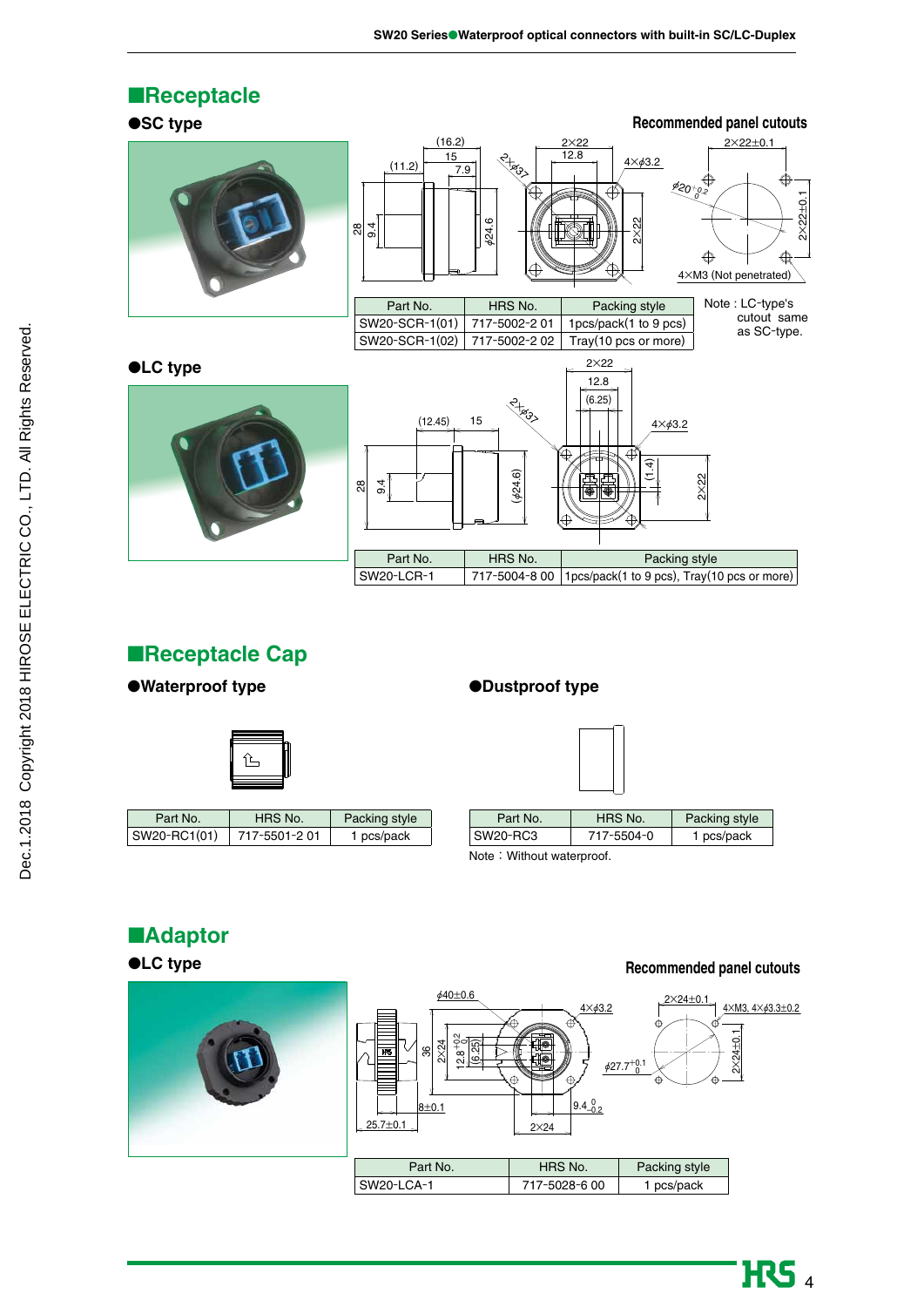## B**Tool**

●**Hood Insertion Tool (SC, LC)**



| Part No.           | HRS No.            |
|--------------------|--------------------|
| SW20-SCLC-T1/CV-MD | $902 - 6065 - 500$ |

Note : When you change SC and LC, please exchange tip attachment before assembling.



| Part No.            | HRS No.            |
|---------------------|--------------------|
| SW20-LCPT75-1/CVMD3 | $902 - 3227 - 900$ |

Note : When you change SC and LC, please exchange tip attachment before assembling.



| Part No.            | HRS No.       |
|---------------------|---------------|
| SW20-LCPT75-1/CVMD4 | 902-6074-0 00 |

### ●**LC Housing A, B, C Insertion Tool (LC)**



| Part No.            | HRS No.            |
|---------------------|--------------------|
| SW20-LCPT75-1/CVMD1 | $902 - 3225 - 300$ |



## ●**Fastener Insertion Tool (SC, LC)**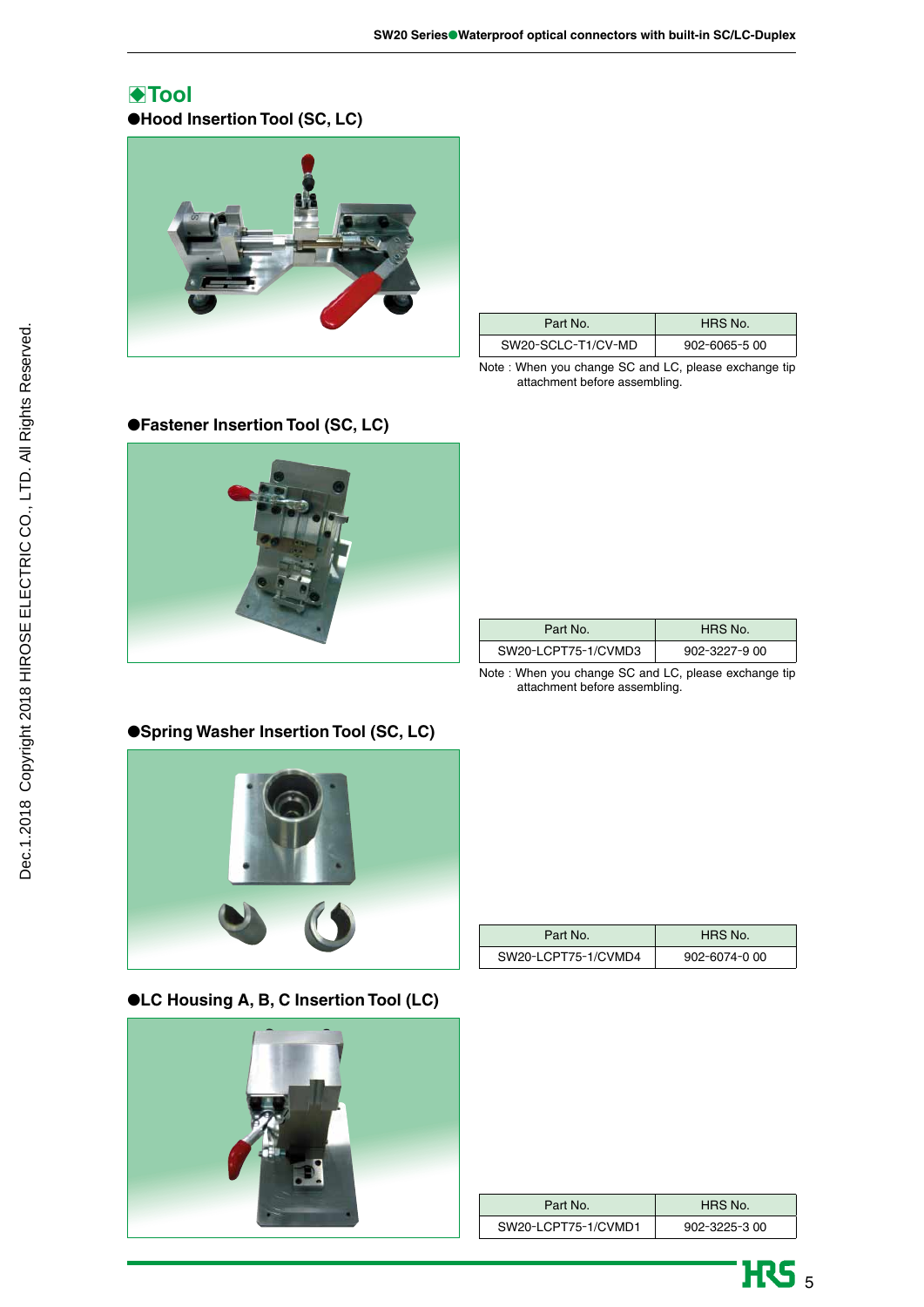#### **USA:**

**HIROSE ELECTRIC (U.S.A.), INC. HEADQUARTERS CHICAGO OFFICE** 2300 Warrenville Road, Suite 150, Downers Grove, IL 60515 Phone : +1-630-282-6700

#### **USA:**

### **HIROSE ELECTRIC (U.S.A.), INC. BOSTON OFFICE**

300 Brickstone Square Suite 201, Andover, MA 01810 Phone : +1-978-662-5255

http://www.hirose.com/us/

#### **GERMANY:**

#### **HIROSE ELECTRIC EUROPE B.V. NUREMBERG OFFICE**

Neumeyerstrasse 22-26, 90411 Nurnberg Phone : +49-911 32 68 89 63 Fax : +49-911 32 68 89 69 http://www.hirose.com/eu/

#### **UNITED KINGDOM: HIROSE ELECTRIC EUROPE BV (UK BRANCH)**

4 Newton Court, Kelvin Drive, Knowlhill, Milton Keynes, MK5 8NH Phone : +44-1908 202050 Fax : +44-1908 202058 http://www.hirose.com/eu/

### **CHINA:**

#### **HIROSE ELECTRIC TECHNOLOGIES (SHENZHEN) CO., LTD.**

Room 09-13, 19/F, Office Tower Shun Hing Square, Di Wang Commercial Centre, 5002 Shen Nan Dong Road, Shenzhen City, Guangdong Province, 518008 Phone : +86-755-8207-0851 Fax : +86-755-8207-0873 http://www.hirose.com/cn/

#### **KOREA:**

#### **HIROSE KOREA CO.,LTD.**

143, Gongdan 1-daero, Siheung-si, Gyeonggi-do, 15084, Korea Phone : +82-31-496-7000 Fax : +82-31-496-7100 http://www.hirose.co.kr/

#### **INDIA:**

6

#### **HIROSE ELECTRIC SINGAPORE PTE. LTD. BANGALORE LIAISON OFFICE**

Unit No-403, 4th Floor, No-84, Barton Centre, Mahatma Gandhi (MG) Road, Bangalore 560 001, Karnataka, India Phone : +91-80-4120 1907 Fax : +91-80-4120 9908 http://www.hirose.com/sg/

### **USA:**

#### **HIROSE ELECTRIC (U.S.A.), INC. SAN JOSE OFFICE**

2841 Junction Ave, Suite 200 San Jose, CA. 95134 Phone : +1-408-253-9640 Fax : +1-408-253-9641 http://www.hirose.com/us/

#### **THE NETHERLANDS: HIROSE ELECTRIC EUROPE B.V.**

Hogehillweg #8 1101 CC Amsterdam Z-O Phone : +31-20-6557460 Fax : +31-20-6557469 http://www.hirose.com/eu/

#### **GERMANY:**

#### **HIROSE ELECTRIC EUROPE B.V. HANOVER OFFICE**

Bayernstr. 3, Haus C 30855 Langenhagen, Germany Phone : +49-511 97 82 61 30 Fax : +49-511 97 82 61 35 http://www.hirose.com/eu/

#### **CHINA:**

#### **HIROSE ELECTRIC (SHANGHAI) CO., LTD.**

18, Enterprise Center Tower 2, 209# Gong He Road, Jing'an District, Shanghai, CHINA 200070 Phone : +86-21-6391-3355 Fax : +86-21-6391-3335 http://www.hirose.com/cn/

### **HONG KONG:**

### **HIROSE ELECTRIC HONGKONG TRADING CO., LTD.**

Room 1001, West Wing, Tsim Sha Tsui Centre, 66 Mody Road, Tsim Sha Tsui East, Kowloon, Hong Kong Phone : +852-2803-5338 Fax : +852-2591-6560 http://www.hirose.com/hk/

### **SINGAPORE:**

#### **HIROSE ELECTRIC SINGAPORE PTE. LTD.**

03, Anson Road, #20-01, Springleaf Tower, Singapore 079909 Phone : +65-6324-6113 Fax : +65-6324-6123 http://www.hirose.com/sg/

#### **MALAYSIA: PENANG REPRESENTATIVE OFFICE**

73-3-1, Ideal@The One, Jalan Mahsuri, Bayan Lepas Penang, 11950, Malaysia Phone : +604-648-5536 http://www.hirose.com/sg/

#### **USA:**

#### **HIROSE ELECTRIC (U.S.A.), INC. DETROIT OFFICE (AUTOMOTIVE)**

17197 N. Laurel Park Drive, Suite 253, Livonia, MI 48152 Phone : +1-734-542-9963 Fax : +1-734-542-9964 http://www.hirose.com/us/

#### **GERMANY:**

#### **HIROSE ELECTRIC EUROPE B.V. GERMAN BRANCH**

Schoenbergstr. 20, 73760 ostfildern Phone : +49-711-456002-1 Fax : +49-711-456002-299 http://www.hirose.com/eu/

#### **FRANCE:**

#### **HIROSE ELECTRIC EUROPE B.V. PARIS OFFICE**

Regus La Garenne Colombes,Place de La Belgique, 71 Boulevard National La Garenne Colombes, 92250, France Phone : +33 (0) 1 7082 3170 Fax : +33 (1) 7082 3101 http://www.hirose.com/eu/

#### **CHINA:**

#### **HIROSE ELECTRIC (SHANGHAI) CO.,LTD. BEIJING BRANCH**

A1001, Ocean International Center, Building 56# East 4th Ring Middle Road, ChaoYang District, Beijing, 100025 Phone : +86-10-5165-9332 Fax : +86-10-5908-1381 http://www.hirose.com/cn/

#### **TAIWAN:**

### **HIROSE ELECTRIC TAIWAN CO., LTD.**

103 8F, No.87, Zhengzhou Rd., Taipei Phone : +886-2-2555-7377 Fax : +886-2-2555-7350 http://www.hirose.com/tw/

#### **INDIA:**

#### **HIROSE ELECTRIC SINGAPORE PTE. LTD. DELHI LIAISON OFFICE**

Office NO.552, Regus-Green Boulevard, Level5, Tower C, Sec62, Plot B-9A, Block B, Noida, 201301, Uttar Pradesh, India Phone : +91-12-660-8018 Fax : +91-120-4804949 http://www.hirose.com/sg/

#### **THAILAND:**

#### **BANGKOK OFFICE (REPRESENTATIVE OFFICE)**

Unit 4703, 47th FL., 1 Empire Tower, South Sathorn Road, Yannawa, Sathorn, Bangkok 10120 Thailand Phone : +66-2-686-1255 Fax : +66-2-686-3433 http://www.hirose.com/sg/



# HIROSE ELECTRIC CO.,LTD.

**2-6-3,Nakagawa Chuoh,Tsuzuki-Ku,Yokohama-Shi 224-8540,JAPAN TEL: +81-45-620-3526 Fax: +81-45-591-3726 http://www.hirose.com http://www.hirose-connectors.com**